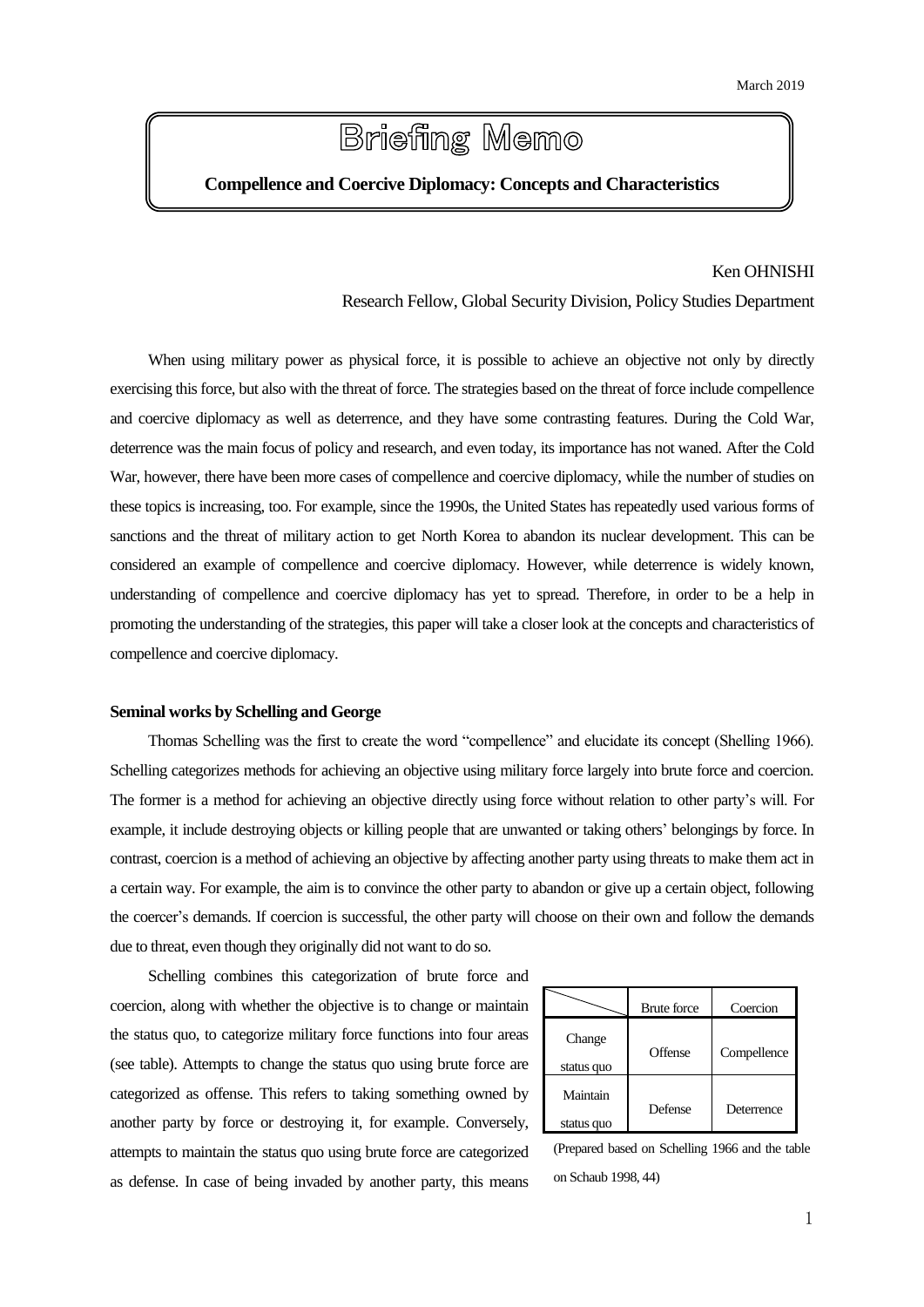March 2019

eliminating the invading party by force to block their actions. Deterrence is an attempt to realize the same objective of maintaining the status quo but using coercion. The aim is to prevent the other party from taking a certain action in the first place, by demanding the other party not to perform such an action and threatening to inflict punishment or block the action using brute force in case of defiance.

An attempt to change the status quo by coercion is compellence. In contrast to deterrence, in compellence demands are made for the other party to take a specific action. The compeller attempts to get the other party act in the manner demanded by threatening that they will face a damaging outcome or the purpose will be anyway achieved through brute force if they do not comply. Examples of specific demands include making the other party initiate a new action it has not done before, stop an action the counterparty is currently performing, or undo an action that the counterparty has already performed. In each of these cases, demands are made for the other party to act in a way to change the current situation. In this manner, compellence is a strategy of using threats to change the status quo. Even if it is a strategy that relies on the same threat, unlike deterrence, compellence has a more proactive nature. At the same time, even if the purpose is to change the status quo, compellence aims to have the other party take the action of their own accord. Thisis different from attacks to change the status quo using brute force.

Alexander George also contributed greatly to research on coercion strategy along with Schelling (George et al. 1971; George and Simons 1994). Compellence as presented by Schelling can be employed in a defensive form where the other party is made to change their behavior in response to their unwanted action, as well as in an aggressive form where the other party that has done nothing is made to take a specific action. George isolates the two, calling aggressive compellence "blackmail" and defensive compellence "coercive diplomacy," and he expands discussions of the latter. In addition to this categorization of aggressive and defensive, George cites the emphasis on diplomatic aspects, such as negotiations, and not only threats and pressure, as a reason for using the term coercive diplomacy. While Schelling analyzes the characteristics of compellence deductively using the knowledge of game theory, George and his co-authors study the success conditions of coercive diplomacy inductively through comparative case study research.

Compellence and coercive diplomacy are attractive strategies. Compared to achieving an objective using brute force, if the counterparty follows demands with threats alone, the objective can be achieved more efficiently. Also, depending on the nature of the objective, there are times where it is impossible to directly achieve the objective and it can only be realized by having the other party change their actions. For example, when wanting to stop another country from possessing weapons of mass destruction, it is possible to eliminate weapons it already has using brute force. However, in order to have them abandon their development program for weapons of mass destruction, there is a need to have the other party decide to give up on development on their own, and this cannot be achieved with brute force. In this manner, as a method of influencing the other party's will, compellence and coercive diplomacy are strategies widely used around the world on par with deterrence.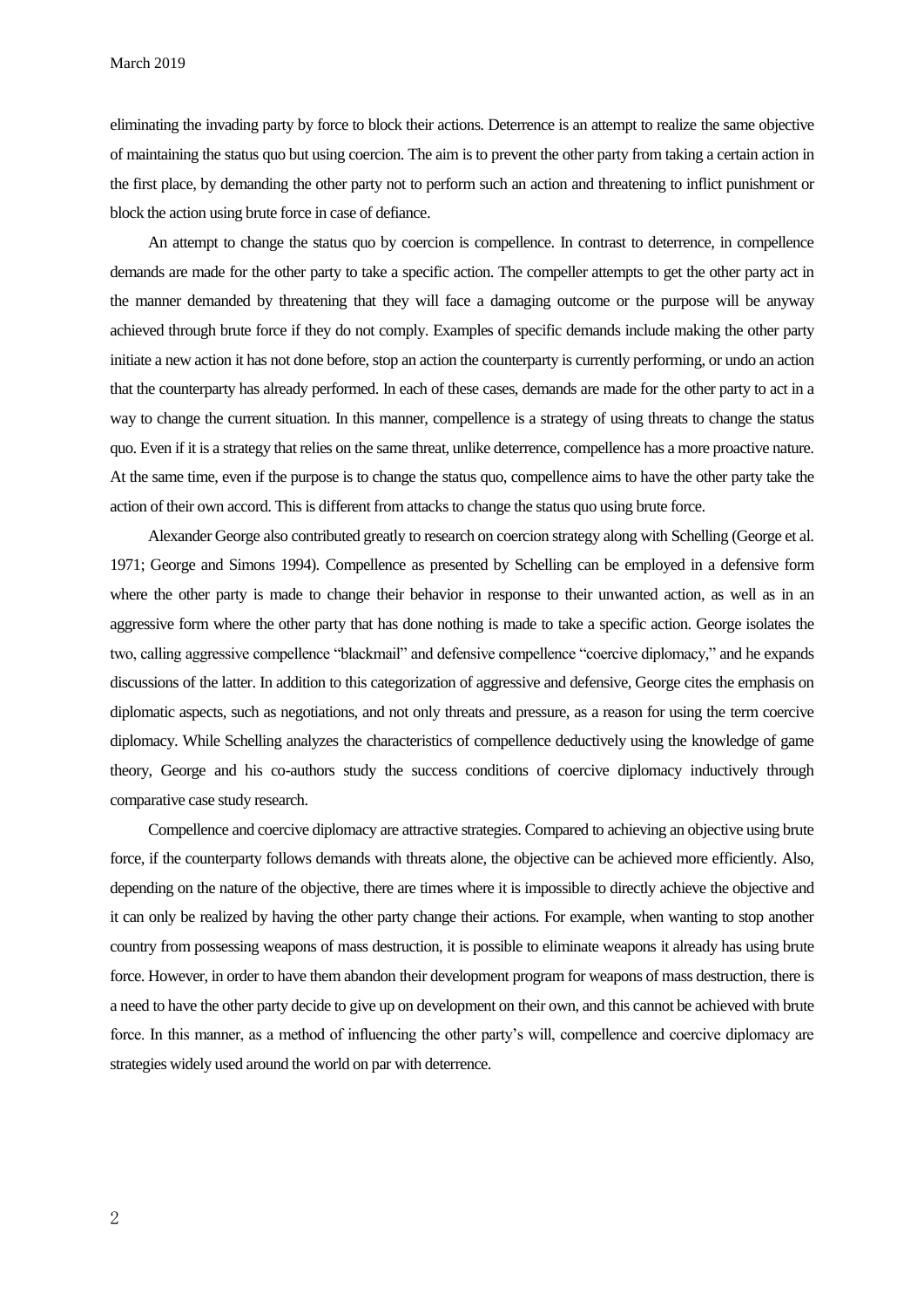#### **Confusion of Terms and Concepts**

Summarizing the concepts expounded by Schelling and George indicates that coercion is a concept that includes both compellence and deterrence, while coercive diplomacy is a concept that aims for a certain type of compellence (see figure). However, as various scholars have researched this field thereafter, the same words have been used with different meanings or different words altogether have been used,



(Prepared based on the figure on Jakobsen 2011, 155)

resulting in confusion. For example, coercion is sometimes used to indicate a strategy in the location of compellence in the figure (Pape 1996). In addition, the word coercive diplomacy is also used in a form that includes both compellence and deterrence in place of coercion in the figure (Sperandei 2006), and others have created new words such as strategic coercion for the place (Freedman 1998). This indicates that discussions by various scholars are being deployed using various terms.

One of the points of debate for defining the concepts is the stance on the actual use of force. In case of deterrence, deciding to go ahead with military action after a threat represents a situation where the other party took a specific action against the demands, and therefore means the failure of deterrence. Deterrence is a passive and static strategy. The expectation is that after a line is drawn and threats made, the other party will not cross that line and as a result the deterrer, too, will not have to take action.

In contrast, compellence can include the actual use of military force, in addition to the threat of force. Since the status quo is not preferred in case of compellence, the side using compellence needs to take the initiative in convincing the other party. In other words, there is a need to continually apply pressure, until the other party accepts the demands and takes a specific action. The actual use of force in compellence is expected to exemplify pain and damage that will be further inflicted if the demands are not heeded. By influencing the cost-benefit calculation of the other party, it aims to drive the other party to decide to accept the demands of the compeller in order to avoid further damages.

However, there is a difference of opinion among scholars whether an act falls under the category of compellence or coercive diplomacy based on the extent of military action. Of course, if the objective has been directly achieved using military force, this is the use of brute force and means compellence failed. Meanwhile, even the cases of large-scale use of force can be considered within the scope of compellence, if the aim is to change the other party's action without achieving the objective using brute force. For example, there is research that views the strategic bombing campaigns during World War II and the Vietnam War as examples of compellence (while it is another thing if the compellent attempts were successful or not) (Pape 1996). In the case of George, he deems instances where the force used is limited as examples of coercive diplomacy, and discusses that full-scale use of force itself means a failure of coercive diplomacy. From the same standpoint, there are some scholars who segmentize concepts, including the introduction of new terms, such as demarcation of wartime compellence and coercive diplomacy (Art and Greenhill 2018). Finally, there are scholars who do not include any actual use of force as they view coercive diplomacy as the use of threats only (Haun 2015).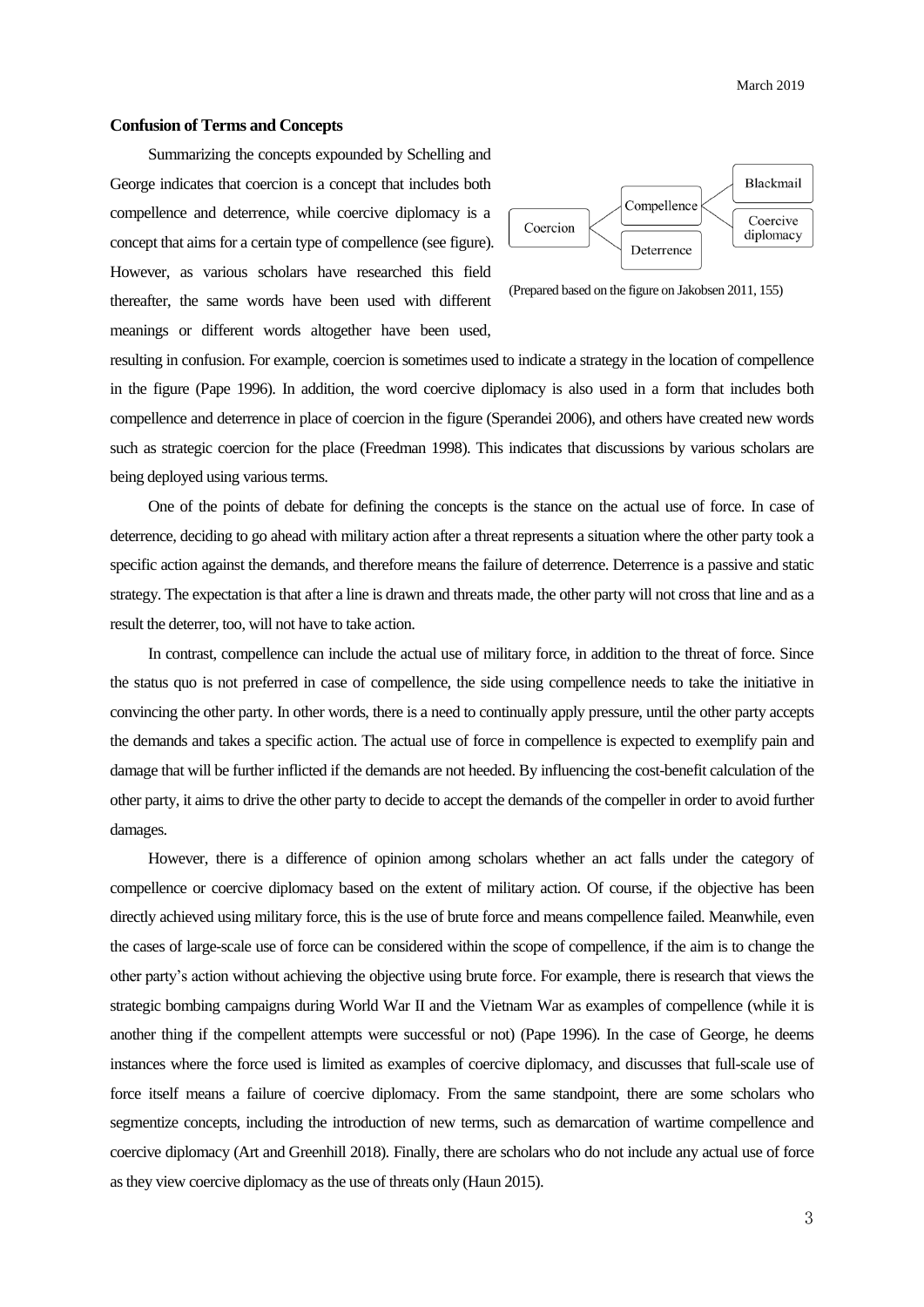The differences in position regarding the use of force cause differences in the evaluation of whether a case was successful as compellence or coercive diplomacy (Bratton 2005). When using the threshold of limited use of force in defining concepts, the question of what constitutes "limited" becomes a major issue (Jakobsen 2011). On the other hand, when considering compellence as achieving the objective in short of brute force, almost all use of force for changing the status quo, including most of the wars in history, would be compellence. The exceptions are limited types of military action which directly achieve objectives regardless of the other party's will, such as the creation of a fait accompli, war of extermination, and hostage rescue using special forces. When taking this stance, the results should not be simply separated into success or failure, but the extent of the success should be evaluated based on the extent of force used until the other party accepts the demands. For example, in the instance of the other party accepting the demands after a few skirmishes, and the instance of the other party first accepting the demands only after being pushed to the brink of defeat following all-out war, the former will have a higher degree of success as compellence (Pape 1996).

In this manner, the terminology and definitions of concepts differ among scholars in the field of compellence and coercive diplomacy. As a result, when touching upon the individual discussions, attention must be heeded as to how the terms and concepts are defined in them.

#### **Punishment and Denial**

Similar to deterrence, the pressure used in compellence and coercive diplomacy can largely be separated into punishment and denial. Both attempt to affect the other party's cost-benefit calculation, but the part of the calculation affected differs. Punishment-type pressure is the threat of imposing punishment on the actions of the other party at a cost that exceeds the benefit that the other party should obtain from their current actions. Denial-type pressure is the threat of impeding the gain that should be obtained by the other party from its current actions (Johnson el al. 2002).

In the case of the pure form, punishment inflicts costs on the other party without damaging the other party's ability to continue its current actions (in some cases, these damages cannot be made). Therefore, no matter how much one continues to cause the other party to incur costs, the other party is able to continue the current actions, and the decision of whether to accept the compeller's demands to change the actions will remain in the other party's hands (Freedman 1998). A familiar example of punishment-type pressure is the threats of reducing allowance to make a child stop always playing video games. The punishment of reducing allowance does not directly hinder the child from playing the video games. However, from the overall cost-benefit calculation, the child is expected to select the action of stopping the video games.

In contrast, in the case of denial, the aim is to change the other party's actions by either reducing the other party's ability to continue their current actions or showing a stance of impeding the continuation of these actions using brute force. Therefore, if denial-type pressure is carried out continuously, the other party will lose their ability to continue the current behavior, which will lead toward objective achievement using brute force (Freedman 1998). In this sense, the difference between compellence and coercive diplomacy through denial and objective achievement using brute force can be understood as that of degree (Byman and Waxman 2002). An example of denial-type pressure is, in the case above, the threats of taking away the game instead of reducing allowance. In this case,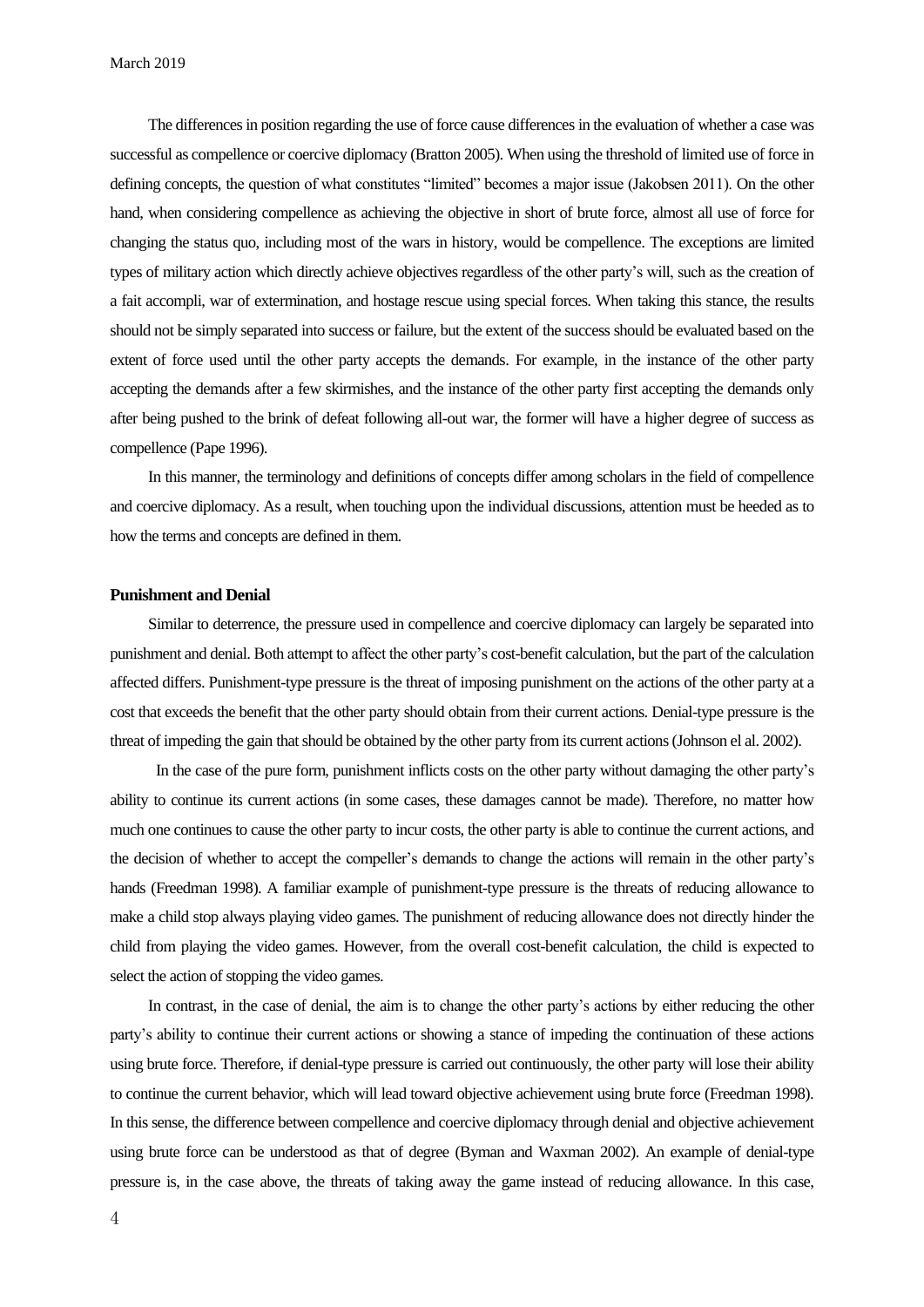implementing the threat will make it impossible for the child to play the game itself. In existing research, discussions indicate denial is more effective than punishment (Pape 1996; Art and Cronin 2003), but further research is needed about what type of conditions make punishment more effective.

#### **Success Conditions**

Since the research of Schelling and George and co-authors, various scholars have explored the success conditions of compellence and coercive diplomacy. However, a consensus still remains to be achieved. Of the conditions examined thus far in the literature, multiple scholars have pointed out the importance of such conditions as (1) for matters causing confrontation, the compeller has greater interests and stronger motivation than the other party; (2) the threat is serious and credible; (3) use of positive inducements (using not only a stick but carrot, too); (4) presence of domestic support; (5) presence of strong leadership; and (6) lack of support from outside for the other party. In addition, although there is a difference of opinion regarding importance, there are researchers who point out the importance of conditions such as (1) the extent, clarity and publicness of the demands; (2) the degree of urgency accompanied with the demands; (3) use of exemplary military force; and (4) presence of international support (see research indicated elsewhere and Blechman and Wittes 1999, etc.).

One of the causes of a difference in opinion over success conditions is the difference in cases used in empirical studies. The concepts of compellence and coercive diplomacy can be applied to various contexts; thus, an important condition for success in one context may not be important in another, or there could be no expectations of satisfying such in the first place depending on the context. For example, when using compellence or coercive diplomacy in the context of humanitarian intervention or peace operations, since intervention is made as a third party in a dispute of other parties, it is fundamentally difficult to satisfy the condition of "the compeller having a greater interests and stronger motivation than the other party." The success of compellence or coercive diplomacy in such a situation could indicate that conditions are necessary that differ from those in the context deeply related to the interests of the compeller. Given this, pursuing studies with focus narrowed on specific contexts is considered beneficial to more specifically understanding success conditions. On the other hand, there is a new data set focused exclusively on compellence and coercive diplomacy, which is enabling quantitative research using data on large numbers of cases (Sechser 2011). Pursuing studies by combining multiple research methods is expected to further elucidate causal relationships.

## **Conclusion**

This paper has examined the concepts and characteristics of compellence and coercive diplomacy. As discussed above, compellence and coercive diplomacy are attractive strategies that, if successful, can change the status quo without the cost of using force. However, if the other party does not acquiesce to threats, the compeller will need to put threats into practice and continue applying pressure until the other party accepts the demands. If the other party does not accept the demands even after ratcheting up pressure, the compeller will be forced to choose either achieve the objective using brute force or give up the objective achievement (George and Simons 1994). In addition, compellence and coercive diplomacy are not a one-way street, but mutual interaction between the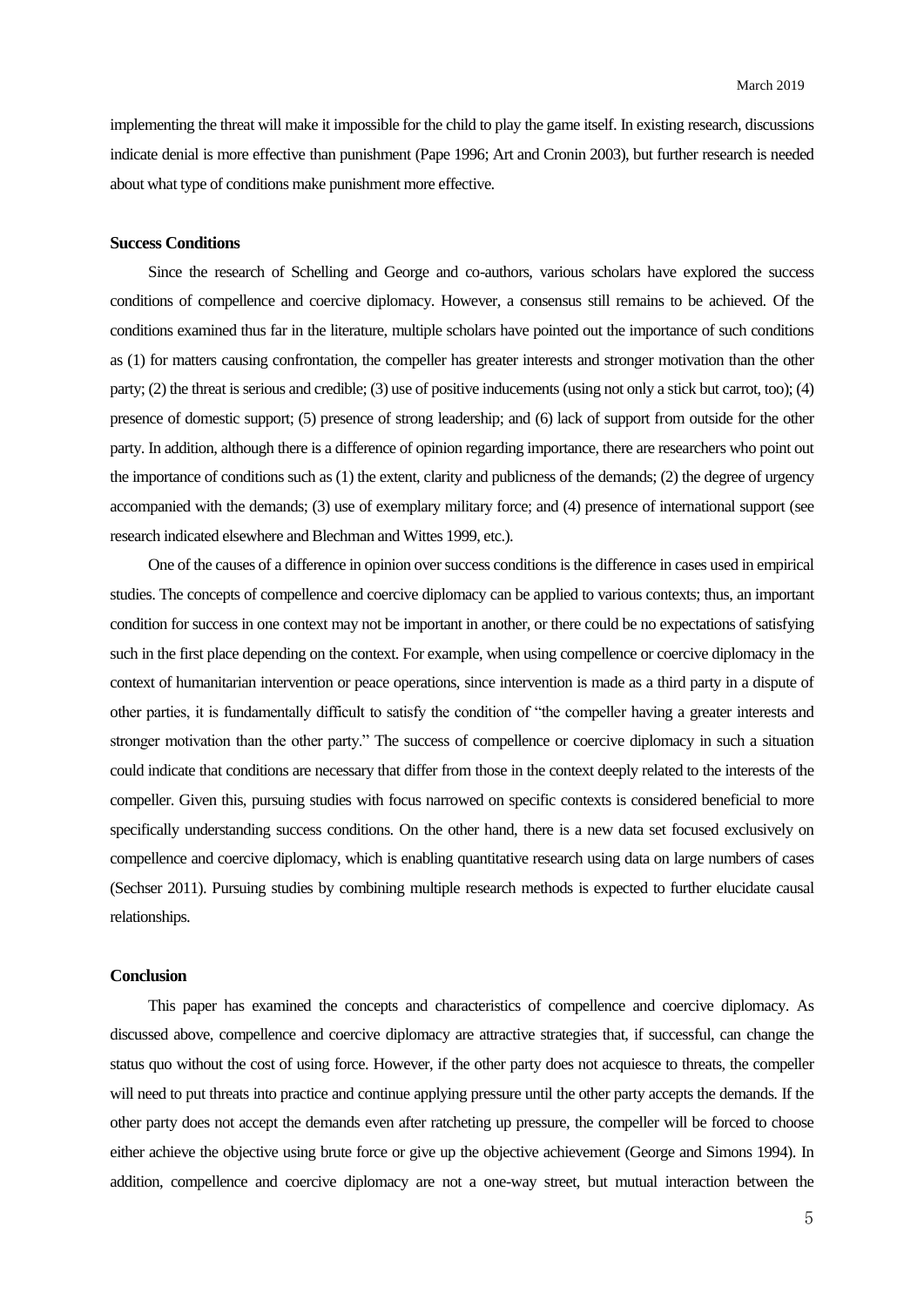compeller and the other party, since the other party, too, can take counter measures to make the compeller change its actions (Freedman 1998; Byman and Waxman 2002). When using compellence or coercive diplomacy, these risks and difficulties must be considered. In addition to the frequent occurrence of interventions in civil wars, today it has been pointed out that there has been a return to competition between major powers. It is believed that countries will increasingly use compellence and coercive diplomacy in order to change the status quo into their preferred state. It can be said there is a need to continually elucidate the effectiveness and limitations of compellence and coercive diplomacy as a policy tool based on accumulated knowledge through research in the field.

#### **References**

- Art, Robert J., and Kelly M. Greenhill. "Coercion: An Analytical Overview." In *Coercion: The Power to Hurt in International Politics*, edited by Kelly M. Greenhill and Peter Krause, 3-32. New York: Oxford University Press, 2018.
- Art, Robert J., and Patrick M. Cronin, *The United States and Coercive Diplomacy*. D.C.: United States Institute of Peace Press, 2003.
- Blechman, Barry M., and Tamara Cofman Wittes, "Defining Moment: The Threat and Use of Force in American Foreign Policy," *Political Science Quarterly* 114, no.1 (1999): 1-30.
- Bratton, Patrick C. "When Is Coercion Successful? And Why Can't We Agree on It?" *Naval War College Review* 58, no.3 (2005): 99-120.
- Byman, Daniel and Matthew Waxman. *The Dynamics of Coercion: American Foreign Policy and the Limits of Military Might*. Cambridge: Cambridge University Press, 2002.
- Freedman, Lawrence. "Strategic Coercion." In *Strategic Coercion: Concepts and Cases*, edited by Lawrence Freedman, 15-36. Oxford: Oxford University Press, 1998.
- George, Alexander L., David K. Hall and William E. Simons. *The Limits of Coercive Diplomacy: Laos, Cuba, Vietnam*. Boston: Little, Brown and Company, 1971.
- George, Alexander L., and William E. Simons, eds. *The Limits of Coercive Diplomacy*. 2nd ed. Boulder: Westview Press, 1994.
- Haun, Phil. *Coercion, Survival, and War: Why Weak States Resist the United States*. Stanford: Stanford University Press, 2015.
- Jakobsen, Peter Viggo. "Pushing the Limits of Military Coercion Theory." *International Studies Perspectives* 12, no.2 (2011): 153-170.
- Johnson, David E., Karl P. Mueller, and William H. Taft, V. *Conventional Coercion Across the Spectrum of Operations: The Utility of U.S. Military Forces in the Emerging Security Environment*. Santa Monica: RAND, 2002.
- Pape, Robert A. *Bombing to Win: Air Power and Coercion in War*. Ithaca: Cornell University Press, 1996.
- Schaub, Gary, Jr. "Compellence: Resuscitating the Concept." In *Strategic Coercion: Concepts and Cases*, edited by Lawrence Freedman, 37-60. Oxford: Oxford University Press, 1998.
- Schelling, Thomas C. *Arms and Influence*. New Haven: Yale University Press, 1966.